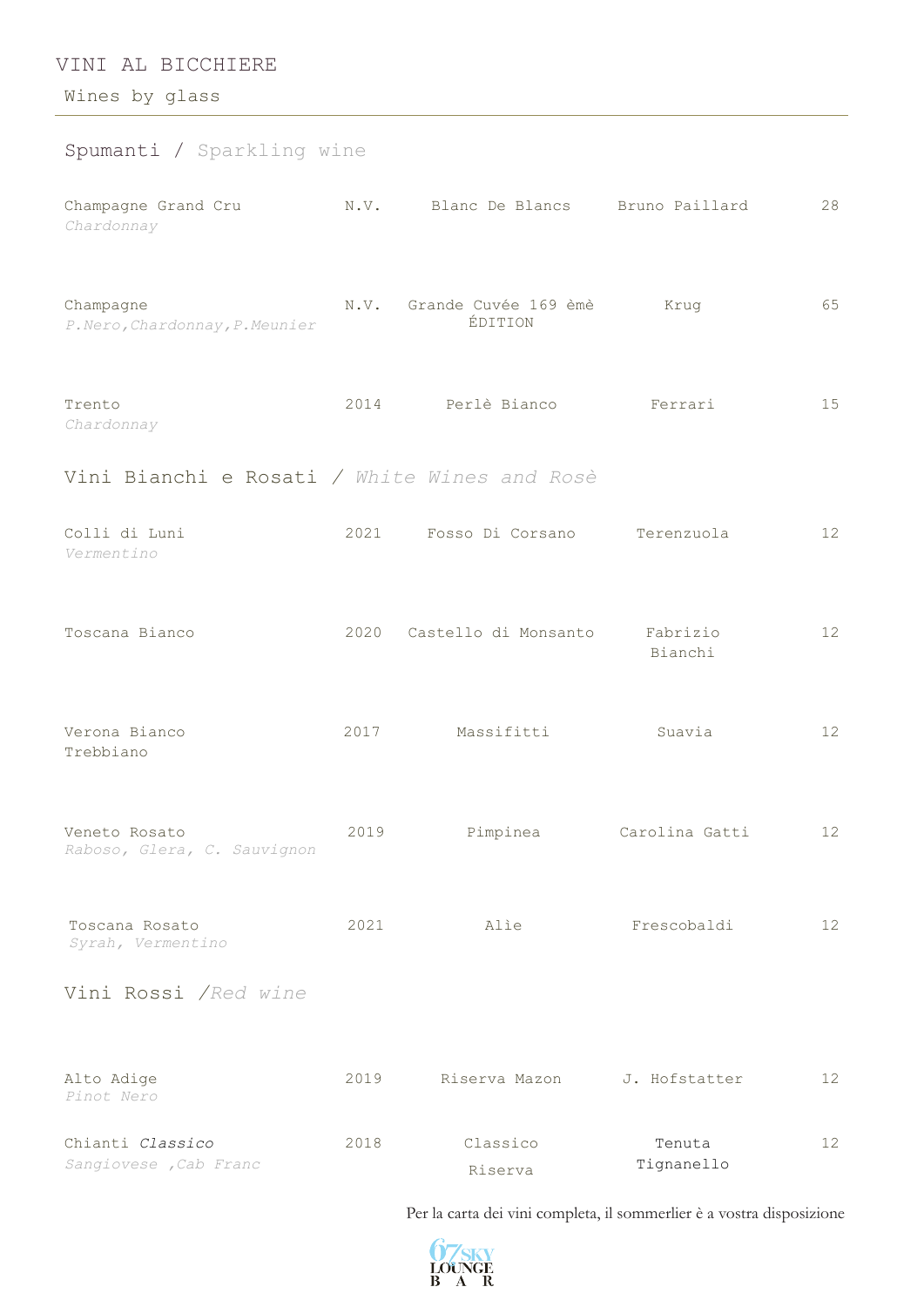Birre

| Italian Lager 330ml       |                    | Theresianer              | 10 |
|---------------------------|--------------------|--------------------------|----|
| Italian Pils 330ml        |                    | Theresianer              | 10 |
| Italian Lager 330ml       |                    | Nastro Azzurro           | 10 |
| Belgian Strong Ale 330ml  | Meridiano          | Birrificcio del<br>Forte | 13 |
| Belgian Strong Ale 330ml  | La Regina del mare | Birrificcio del<br>Forte | 13 |
|                           |                    |                          |    |
| Belgian Strong Ale 330 ml | Pan Versato        | Birrificcio<br>Apuano    | 13 |
| Golden Ale 330ml          | Brezza             | Birrificcio<br>Apuano    | 13 |
| Premium Lager 330ml       | Glu Glu            | Birrificio Apuano        | 13 |
| Sour Ale 500ml            | Sour drop          | Birrificcio Sorio        | 17 |
| Messicana Beer            | Corona Extra       | Cerveceria Modelo        | 10 |